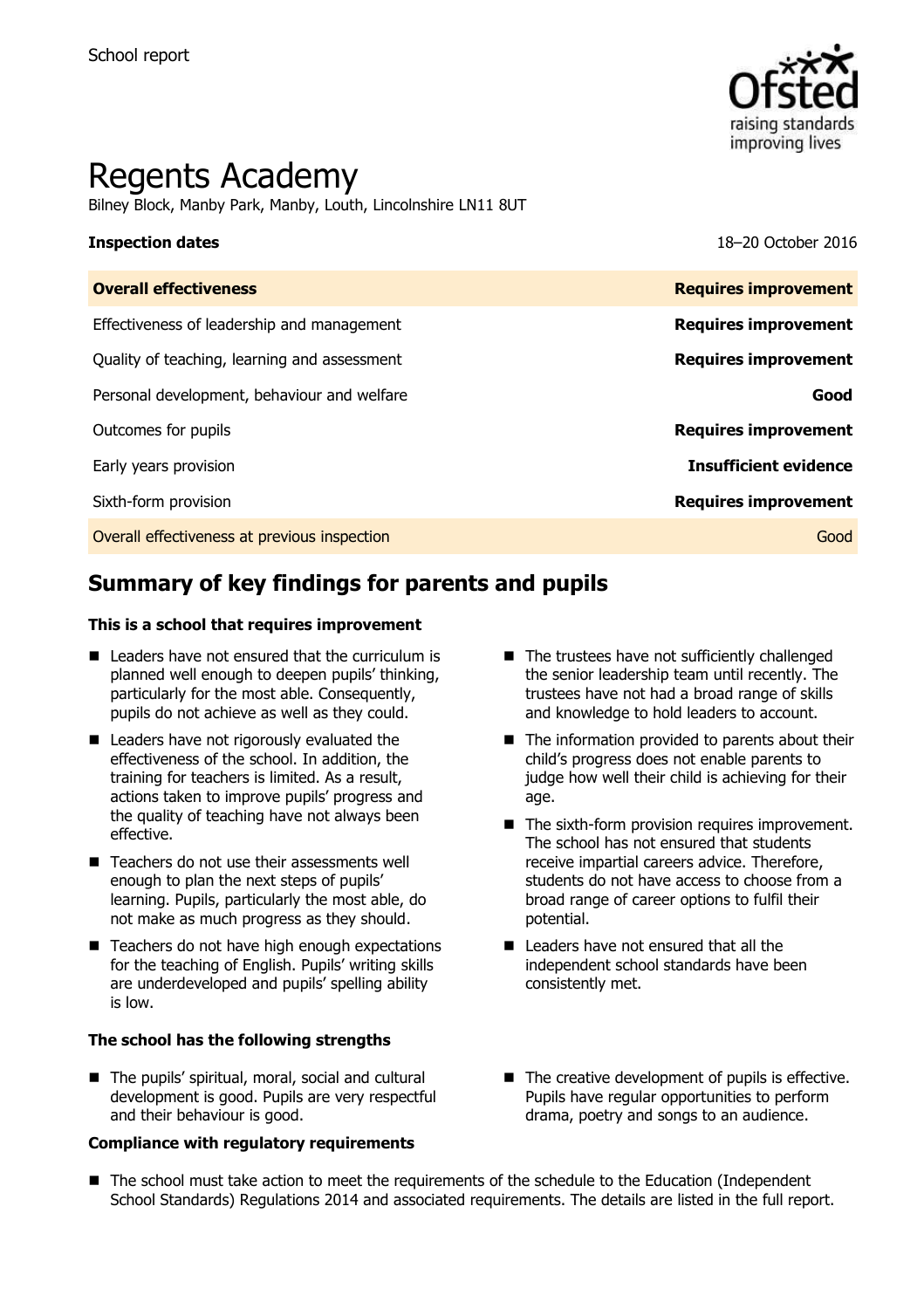

# **Full report**

### **What does the school need to do to improve further?**

- Improve the effectiveness of leadership and management by:
	- ensuring that the curriculum extends pupils' thinking and deepens their knowledge, particularly for the most able
	- ensuring that the school's self-evaluation process is robust and accurate
	- providing regular, high-quality training for staff to improve their teaching skills
	- providing more information to parents about how well their child is achieving compared with the outcomes expected for their age
	- ensuring that the trustees regularly challenge senior leaders about the progress pupils are making, particularly that of the most able
	- increasing the range of skills of trustees to hold the senior leadership to account.
- **IMPROVE THEORY IMM** Improve teaching and learning to raise pupils' achievement by:
	- ensuring that teachers accurately assess pupils' knowledge and skills to plan the next steps in learning, particularly those of the most able
	- increasing the number of opportunities for pupils to develop their writing skills, including writing their own compositions, and using high-level vocabulary and a range of sentence structures
	- improving pupils' ability to spell the words they should know for their ages
	- further promoting pupils' ability to read by their gaining a deeper understanding of the texts that they have read.
- Improve the effectiveness of the sixth-form provision by:
	- providing high-quality, impartial careers advice that builds on students' prior attainment and ensures that students have a wide range of career options from which to choose
	- ensuring that the most able students are challenged sufficiently by the courses they study and the work they are set.

### **The school must meet the following independent school standards**

- The proprietor must ensure that the curriculum policy and schemes of work take into account the ages, aptitudes and needs of all pupils, including those pupils with an education, health and care plan, and that they are implemented effectively (paragraphs  $2(1)$ ,  $2(1)(a)$ ,  $2(1)(b)$  and  $2(1)(b)(i)$ ).
- $\blacksquare$  The proprietor must ensure that the teaching enables pupils to acquire new knowledge and make good progress according to their ability so that they increase their understanding and develop their skills in the subjects taught. The proprietor must ensure that teaching at the school involves well-planned lessons and effective teaching methods, activities and management of class time (paragraphs 3(a) and 3(c)).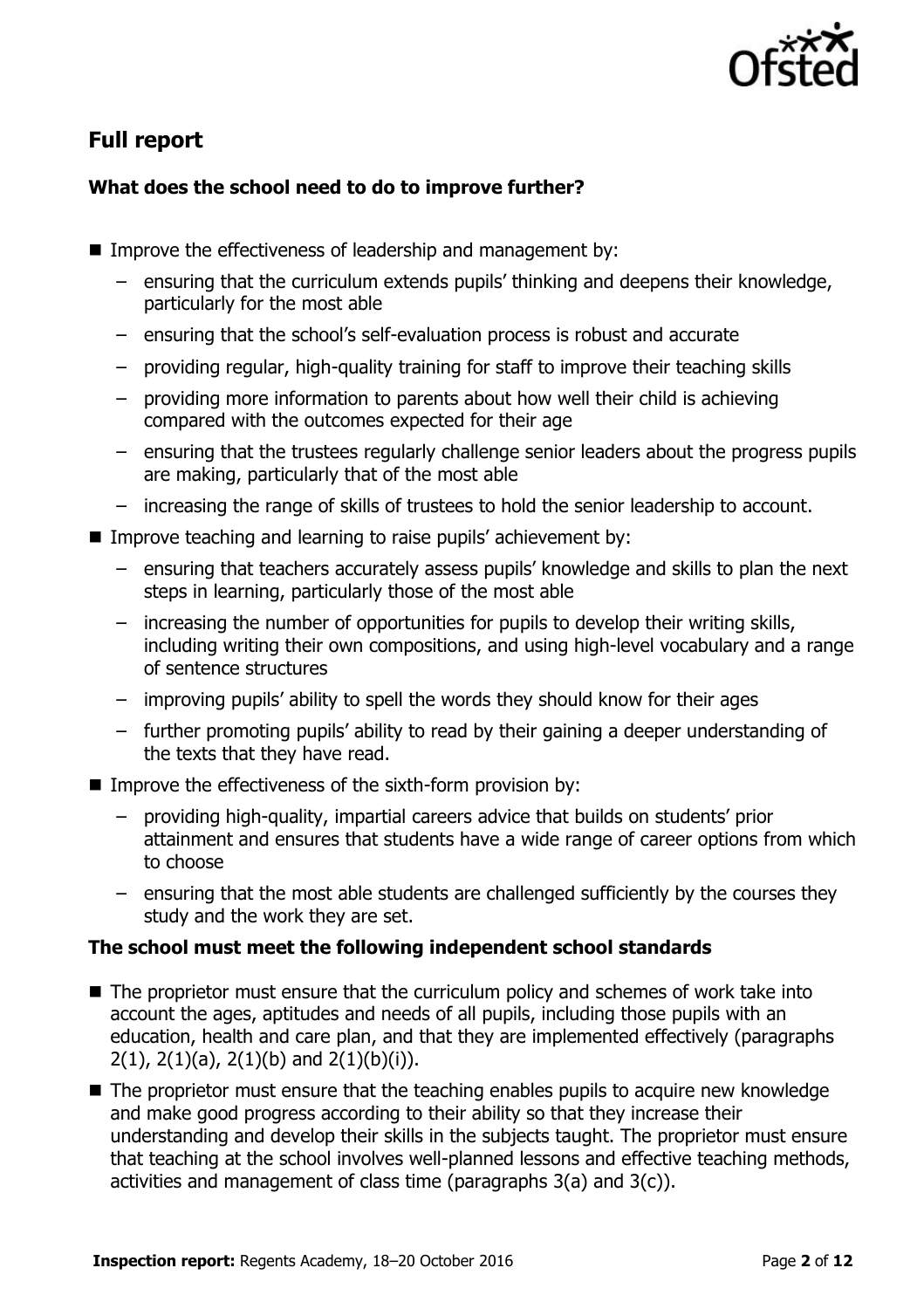

- The proprietor must ensure that pupils who are receiving secondary education have access to accurate, up-to-date careers guidance that is presented in an impartial manner, and enables pupils to make informed choices about a range of career options to help encourage them to fulfil their potential (paragraphs 2(2), 2(2)(e), 2(2)(e)(i), 2(2)(e)(ii) and 2(2)(e)(iii)).
- The proprietor must carry out the appropriate checks to confirm, in respect of all members of staff, their medical fitness (paragraphs 18(2), 18(2)(c) and 18(2)(c)(ii)).
- The proprietor must ensure that the independent school standards are met consistently and actively promote the well-being of pupils (paragraphs 34(1), 34(1)(a) and 34(1)(b)).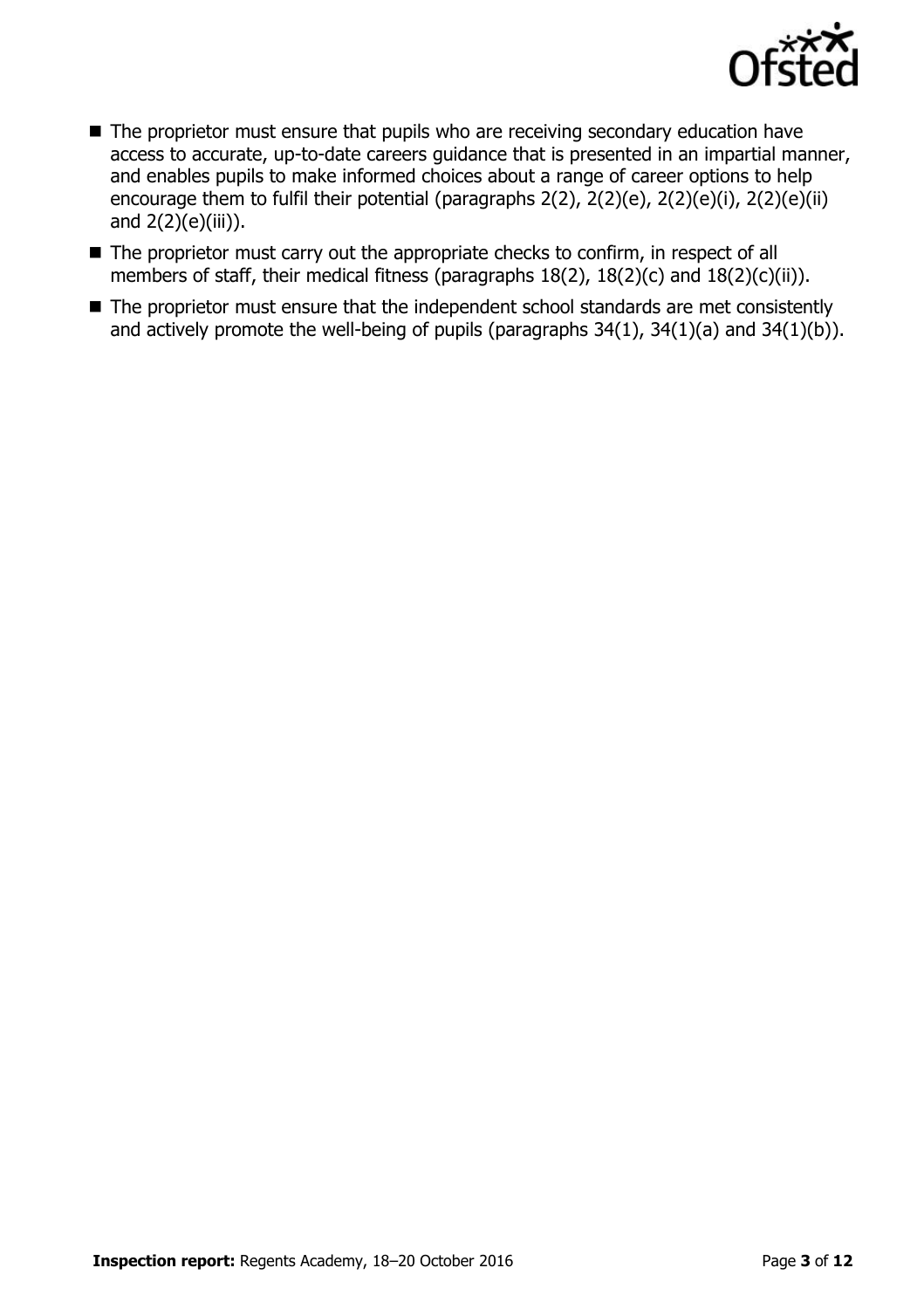

# **Inspection judgements**

#### **Effectiveness of leadership and management Requires improvement**

- Leaders have not ensured that all the independent school standards are met consistently. Medical checks have not been completed on all staff to ensure their suitability for the roles for which they are employed. The curriculum and teaching, learning and assessment do not take into account the abilities of all pupils, particularly the most able. In addition, pupils do not receive impartial careers advice and are given a limited range of careers options from which to choose.
- Leaders have not ensured that the curriculum deepens pupils' thinking and offers sufficient challenge, particularly for the most able pupils. In English, pupils spend too much time completing tasks that require short answers, and which pupils find too easy. Consequently, their reading and writing skills are not developed as well as they should be.
- Leaders' self-evaluation is not rigorous enough and therefore does not accurately pinpoint where there are weaknesses. Consequently, improvement plans are not focused well enough to improve the curriculum and accelerate pupils' progress.
- Leaders check the quality of teaching and evaluate the progress of particular groups of pupils in their learning. However, leaders do not provide good-quality training opportunities for teachers to address identified areas for improvement. As a result, leaders have not improved the quality of teaching quickly enough.
- The school provides parents with a detailed annual report listing the topics that pupils have learned. However, the report does not allow parents to check how well their child is doing against expectations for their age.
- The headteacher is committed to improving the effectiveness of the school's work. Leaders have started to make changes to the curriculum in order to improve pupils' writing skills, by giving them more opportunities to improve their writing composition. However, it is too early to judge the impact of this work.
- The school promotes pupils' spiritual, moral, social and cultural development well. Pupils are very respectful to each other, to staff and to people from different faiths. They have visited both a Buddhist temple and a Hindu temple, and are knowledgeable about different faiths. Pupils are determined that no one in society should be judged negatively, for example on the basis of their sexual orientation or if a person has no faith. Pupils are very keen to support others in society through their charity fund-raising each month. During the inspection, pupils designed quizzes and baked cakes to raise money for a mental health charity. Through the strong promotion of pupils' personal and social development, leaders have ensured that pupils are well prepared for life in modern Britain.
- **Pupils'** creative development is also promoted very well. Pupils regularly perform songs, recite poetry and dance at a local theatre, as well as entering competitions with other schools. They also perform at banquets each term for their parents. Through these activities, pupils gain confidence and perform with enthusiasm.
- Most parents are very positive about the school and feel that their child's confidence and attitude to learning have been greatly enhanced by attending the school.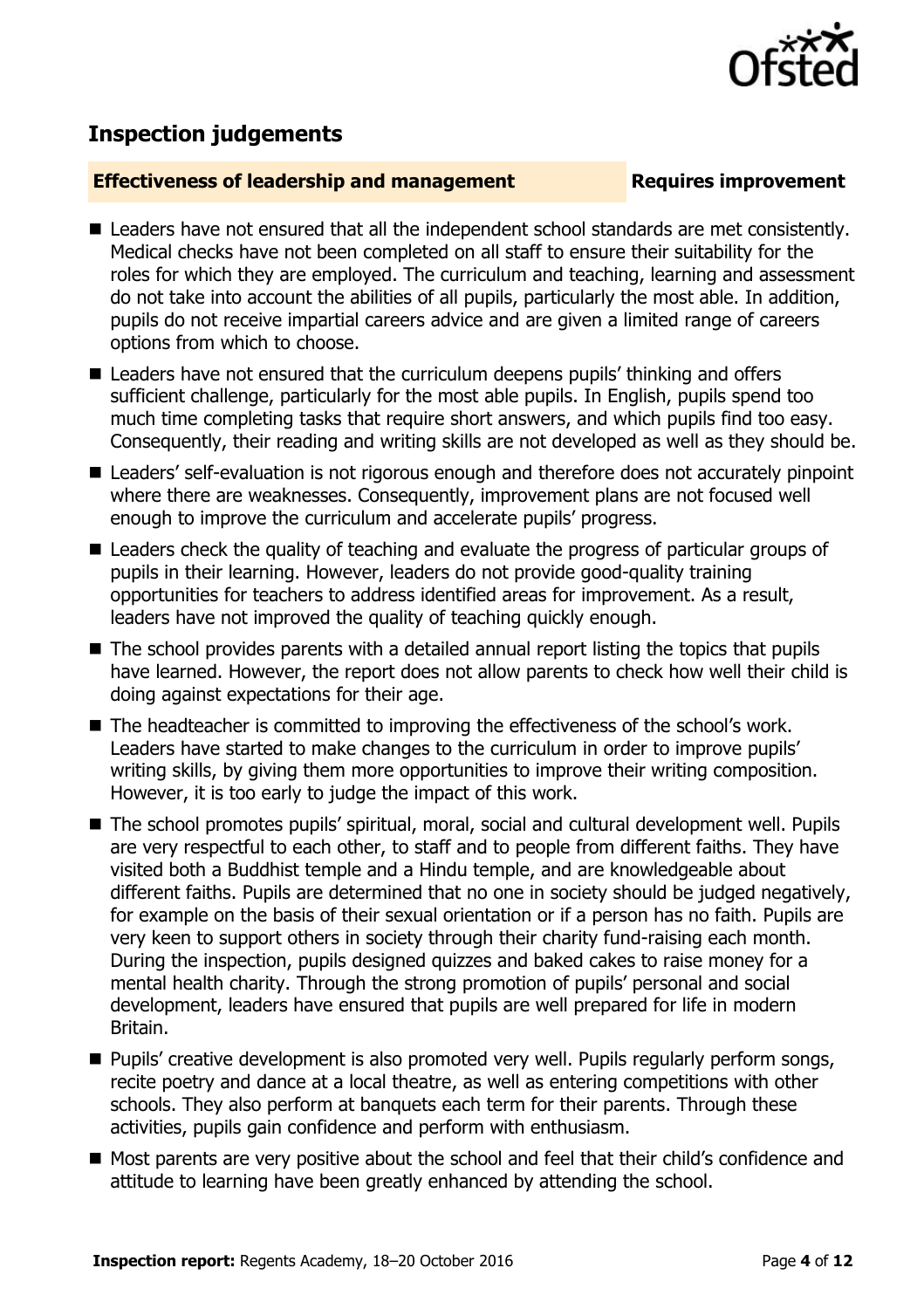

#### **Governance**

- The trustees have not, until recently, challenged school leaders well enough about the quality of the curriculum and outcomes for pupils. The trustees have not checked that the school's self-evaluation is robust and accurate.
- The new chair of the trustees is an experienced school governor, who has been the chair of the governing body at another school. Over the past nine months, she has quickly got to know the ethos of the school and has challenged school leaders about the progress pupils make. As a result, leaders have introduced learning plans for all pupils, which include measureable targets for pupils to achieve. This has increased the accountability of teachers and leaders and enabled the trustees to hold senior leaders to account for the progress pupils make.
- The new chair of the trustees has attended recent training and has a clear strategic plan in place to improve all aspects of leadership and management. She is keen to expand the range of trustees' skills in order to fulfil their role more effectively. However, it is too soon to judge the impact of this work.

#### **Safeguarding**

- $\blacksquare$  The arrangements for safeguarding are effective.
- $\blacksquare$  The school has made good links with professionals from the local authority to help safeguard pupils. School staff ensure that pupils and their families receive help early before any problems escalate.
- The school's safeguarding policy is followed closely. The policy meets the latest government guidance and is published on the school's website. If staff feel that they have any concerns about safeguarding, they contact the local children's services for advice. Staff attend multi-agency meetings to ensure that they are up to date with the work of other professionals who are supporting the pupils and their families.
- Staff receive regular training in safeguarding pupils. All staff know the procedures for reporting a concern to the designated lead and know to check that the concerns have been acted on. The staff have received training on how to protect pupils from the risk of radicalisation and extremism.
- Risk assessments are completed for all activities at the school and for school visits. These are reviewed annually or earlier if needed. The interior of the school building is well maintained and the school has regular fire safety drills. Risk assessments are also in place for when pupils participate in work experience.

#### **Quality of teaching, learning and assessment Fig. 2.1 Requires improvement**

- **Pupils complete regular assessments linked to the school's curriculum. However, teachers** do not assess pupils against age-related expectations to compare the school's assessments with those achieved by other pupils of the same age. Consequently, teachers are not fully informed about how well a pupil is achieving for their age.
- Teachers do not use their assessments well enough to identify the learning needs of pupils, particularly those of the most able. Pupils do not make as much progress as they should because the work set does not sufficiently challenge them to extend their thinking and deepen their knowledge across the curriculum.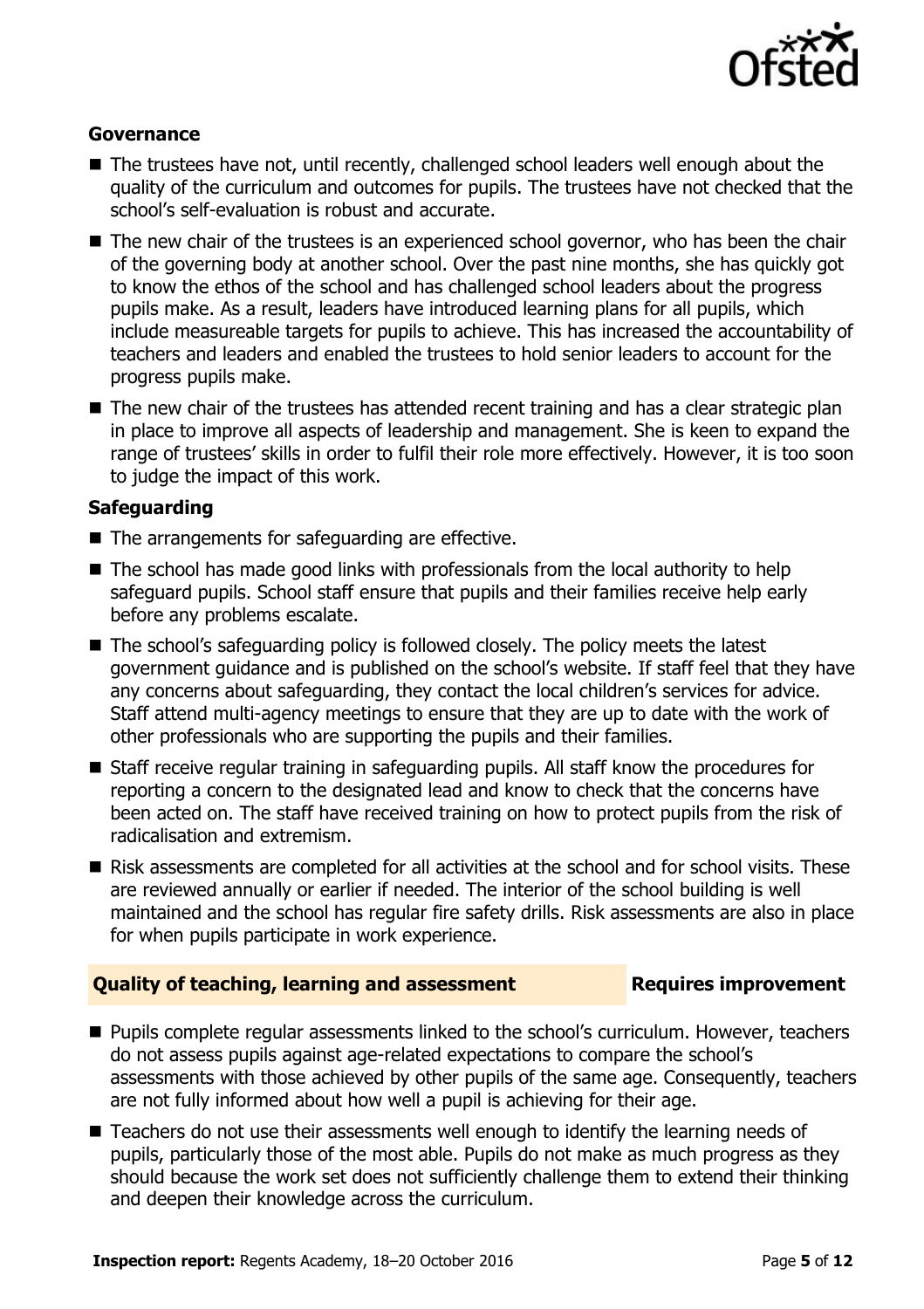

- Although pupils learn how to construct simple and complex sentences, they are not given enough opportunities to apply this learning when writing their own compositions. As a result, the quality of pupils' writing is not as good as it should be.
- Teachers' expectations are too low in English, particularly for the most able pupils. For example, these pupils are regularly set tasks to spell and define words they already know. The pupils themselves acknowledge that this work is too easy. Pupils learn incorrect spellings through reading some of the texts the school provides. As a result, pupils' ability to spell words that they should know is weak.
- Teachers regularly check pupils' work and identify pupils' errors. One pupil who was unsure of how to complete algebraic equations was supported well to gain a better understanding. Consequently, pupils correct their mathematical calculation errors quickly.
- Pupils' historical knowledge is enhanced through visits and the topics they study. For example, visits to Bosworth and Gainsborough Hall have given pupils a greater knowledge of medieval Britain. Older pupils have studied possible causes of the first world war. They have studied different sources of evidence and written their own structured account of the events leading to the start of the war.
- **Pupils have opportunities to debate opposing views and to reference their views from** different sources of evidence. Pupils debate creationism and evolution and have written their own viewpoints. Pupils have learned to respect opposing views.

#### **Personal development, behaviour and welfare Good**

#### **Personal development and welfare**

- The school's work to promote pupils' personal development and welfare is good.
- **Pupils display good attitudes to learning. They set themselves daily targets about how** much work they want to complete and the school staff review this. Pupils focus well on their learning and seek support if they need it. Pupils are self-motivated, conscientious and take pride in their work.
- $\blacksquare$  Pupils say that bullying is rare. If pupils do have arguments with each other, the staff support the pupils to discuss the issues that have arisen. Pupils say that this helps them to resolve the issues quickly.
- **Pupils have been informed about the risks of radicalisation. They are confident that school** staff would support them with any issues that arise. Pupils know to report any concerns they have with cyber-bullying.
- **Pupils take part in a range of sports at school and some take part in sporting activities out** of school. The school promotes pupils' participation in sport within the local community.
- $\blacksquare$  The school does work closely with pupils and their parents to plan suitable work experience. However, the careers advice is not impartial and therefore pupils do not have access to a broad range of career options.

### **Behaviour**

■ The behaviour of pupils is good. Pupils are courteous to each other and to staff.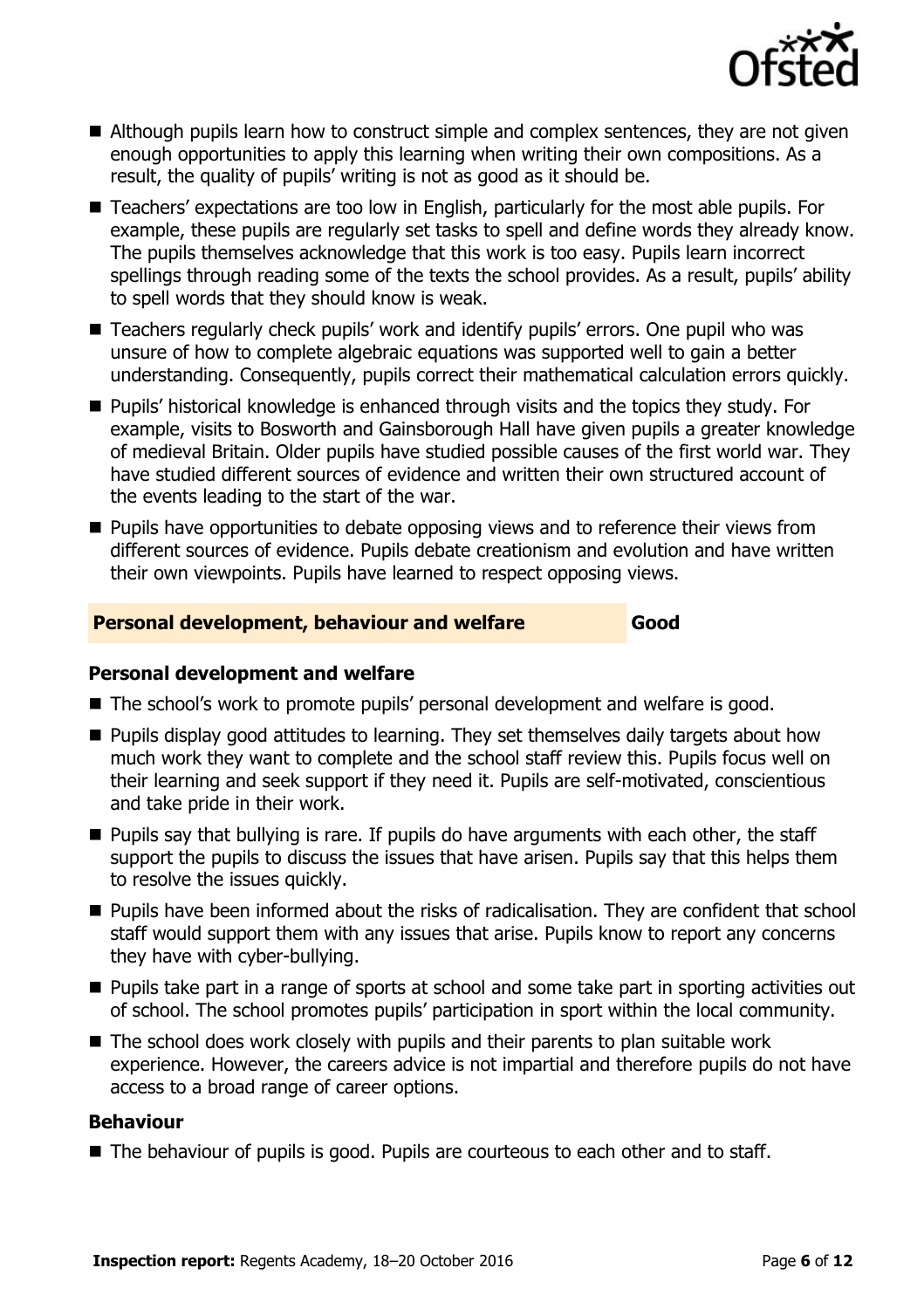

- **Pupils know each other well and cooperate in their learning. In classrooms and outside** areas, pupils are calm and orderly. Pupils can be relied upon to work independently and remain focused on their learning for sustained periods of time.
- Attendance was low in the previous academic year. However, many pupils had medical issues which affected their attendance. School leaders have worked closely with the families, and attendance for all pupils in the current academic year is good.
- There have been a few incidents of poor behaviour in recent years. However, the frequency of these incidents has reduced.

### **Outcomes for pupils Requires improvement**

- **Pupils read fluently and answer simple questions about the texts that they have read.** However, pupils are not challenged frequently enough to answer more evaluative questions about their reading. Consequently, pupils are not asked to extend their thinking and their evaluations of their reading are limited. This is especially true of the most able.
- **Pupils' writing is underdeveloped. Although pupils can use paragraphs to structure their** writing, they do not use a range of sentence structures or high-level vocabulary to write to a good standard for their ages, particularly the most able pupils. Pupils' spelling is weak because they are often exposed to words that are spelled incorrectly in some of the work books that they use.
- **Pupils practise written calculations in mathematics and complete problem-solving tasks.** The level of challenge provided to pupils in mathematics is appropriate to their ability and pupils make progress. However, teachers do not give pupils enough opportunities to extend their thinking well enough for them to gain a deeper understanding of mathematics, particularly for the most able. Pupils' ability to reason mathematically is underdeveloped.
- Pupils who have special educational needs and/or disabilities have individual education plans, which contain specific learning targets. These targets are reviewed to check whether pupils have made progress. However, the targets are not reviewed regularly enough to assess whether the targets have been met and new, more challenging targets, could be set. Consequently, these pupils do not make as much progress as they could.
- **Pupils achieve well in science and art. They plan investigations in science, systematically** record their results and write their conclusions. Pupils study well-known artists, such as Picasso, and explain concepts such as abstract art and how they interpret paintings.
- **Pupils display positive attitudes to their learning and learn most of the key skills for** English and mathematics to enable them to be prepared for their next stages of education, training and employment.

### **Early years provision Insufficient evidence – amnesty granted**

■ There have been no children on roll in the early years since July 2015 and therefore it is not possible comment on the effectiveness of the provision in this part of the school. The school has a planned curriculum which covers all aspects of the early years foundation stage.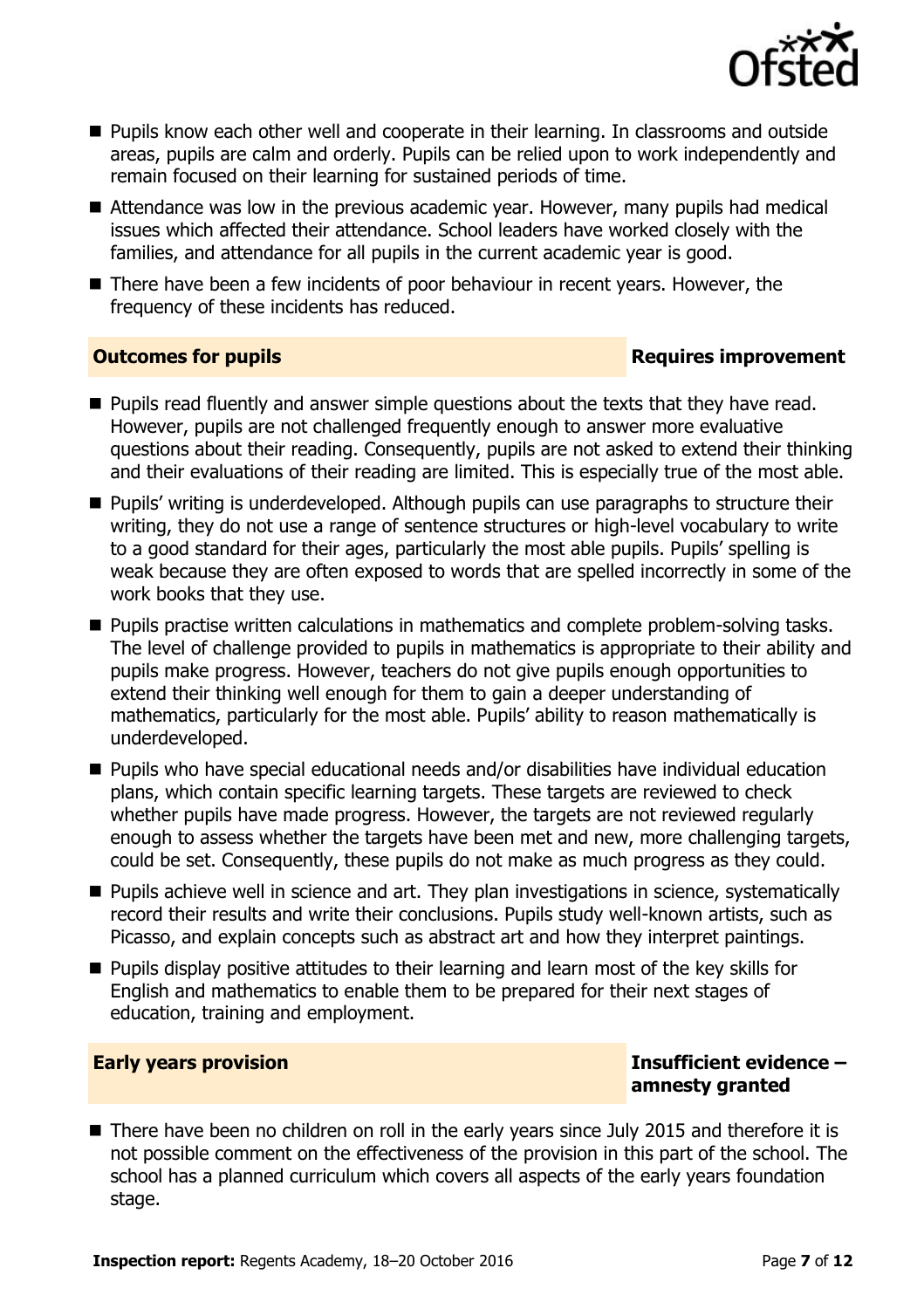

### **Sixth-form provision Requires improvement**

- The school delivers tailored programmes of learning to meet individual students' needs. The curriculum ensures that students continue to consolidate their key skills in English and mathematics. However, teachers' expectations for students' achievements are too low, particularly for the most able students. There are too few students in this key stage to report on their achievement without the risk of identifying individual students.
- School leaders work closely with students and their families to support students to meet their aspirations. Students' work experience is planned to help meet those aspirations. School leaders have developed good relationships with work-experience providers to ensure that the individual needs of students are well understood. Consequently, students speak positively about their work experience.
- School leaders do not ensure that students receive impartial careers advice. Consequently, students do not have access to choose from a broad range of career options, which can limit their chances of fulfilling their potential.
- The retention of students on programmes of study in the sixth form is high. The vast majority have secured places at college or in employment after leaving the school.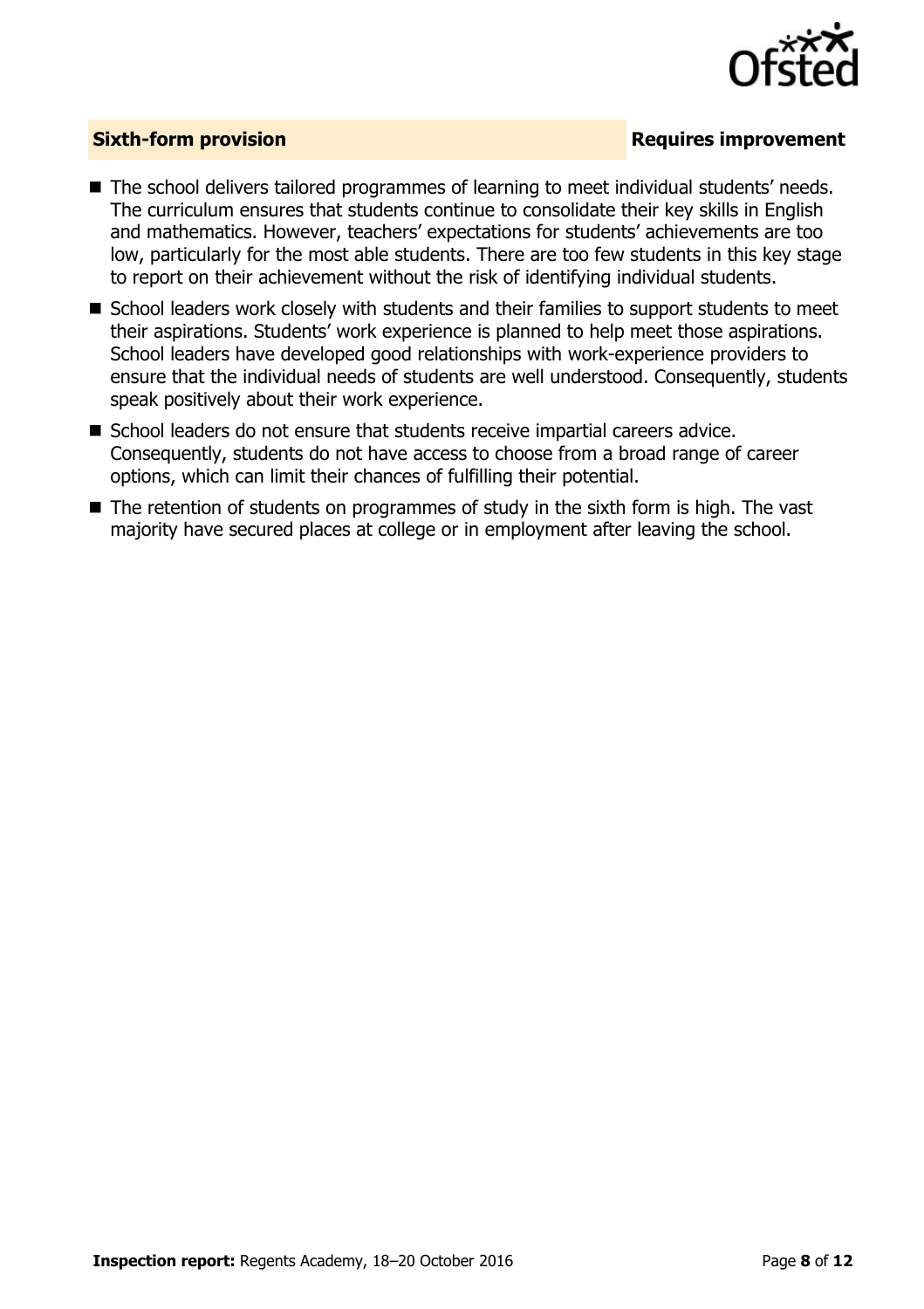

# **School details**

| Unique reference number | 120744   |
|-------------------------|----------|
| DfE registration number | 925/6039 |
| Inspection number       | 10020828 |

This inspection was carried out under section 109(1) and (2) of the Education and Skills Act 2008, the purpose of which is to advise the Secretary of State for Education about the school's suitability for continued registration as an independent school.

| Type of school                         | Other independent school    |
|----------------------------------------|-----------------------------|
| School category                        | Independent school          |
| Age range of pupils                    | 3 to 19                     |
| Gender of pupils                       | Mixed                       |
| Gender of pupils in the sixth form     | Mixed                       |
| Number of pupils on the school roll    | 10                          |
| Of which, number on roll in sixth form | 4                           |
| Number of part-time pupils             | $\overline{0}$              |
| Proprietor                             | Regents Academy Ltd         |
| Chair                                  | Vanessa Toyne               |
| Headteacher                            | Donna Rusling               |
| Annual fees (day pupils)               | £2,448                      |
| Telephone number                       | 01507 327859                |
| Website                                | www.regentsacademy.org.uk   |
| <b>Email address</b>                   | admin@regentsacademy.org.uk |
| Date of previous inspection            | 8 February 2011             |

### **Information about this school**

- Regents Academy is an independent day school situated in a rural area of Lincolnshire.
- The school is housed in a building originally owned by the Royal Air Force.
- The numbers on roll have decreased since the last inspection, when there were 42 pupils on roll.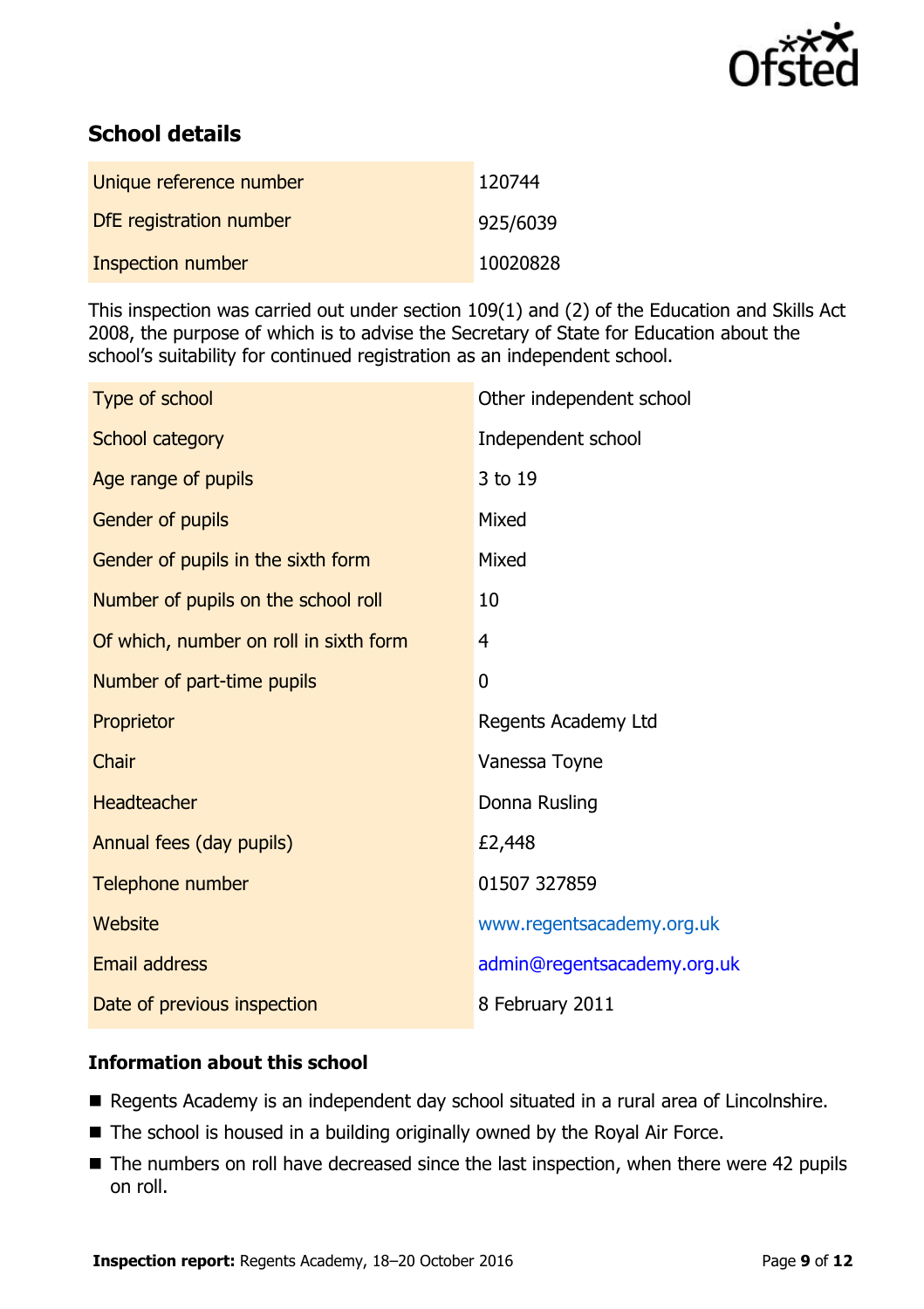

- A minority of pupils have a statement of special educational needs or an education, health and care plan.
- $\blacksquare$  No students are currently attending vocational courses delivered by alternative providers.
- The school follows the Accelerated Christian Education (ACE) curriculum.
- The headteacher was appointed in September 2015. She was previously a teacher at the school.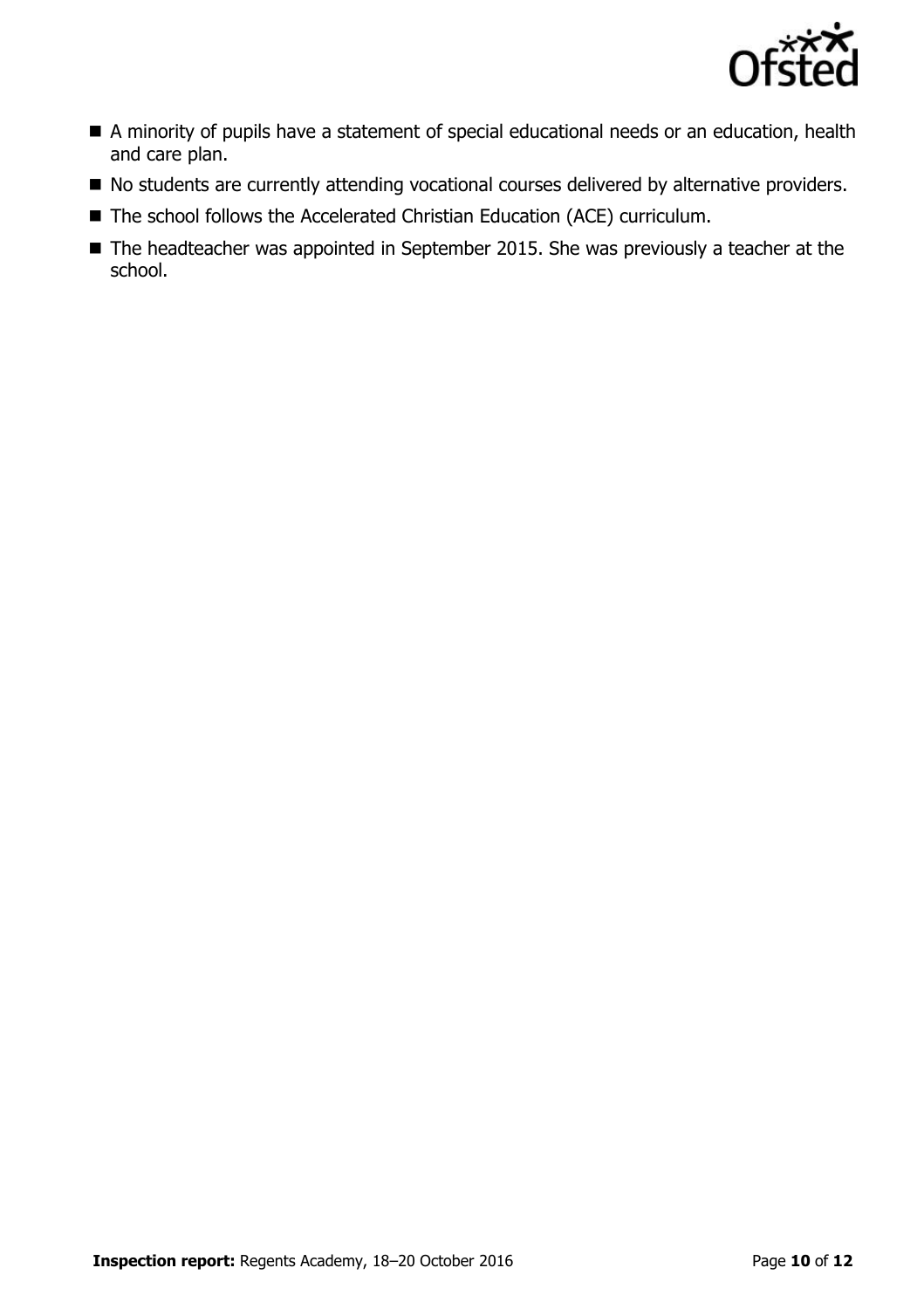

# **Information about this inspection**

- The inspector observed parts of lessons, most of them jointly with the headteacher. The inspector also observed pupils at breaktime and during a charity fund-raising event.
- The inspector looked at pupils' work in a range of subjects.
- The inspector spoke to the vast majority of pupils at the school and listened to pupils read.
- Meetings were held with senior leaders and the chair of the trustees.
- The inspector spoke with parents at the start of the school day. The inspector also considered the two text messages sent to the Ofsted free-text service.
- The inspector also considered the responses to questionnaires completed by nine members of staff and to Ofsted's point-in-time survey of pupils' views.
- The inspector looked at a range of documentation including: the school's self-evaluation; the school improvement plan; the minutes of the trustees' meetings; the school's most recent information on pupils' achievement; and information relating to teaching, performance management, behaviour, attendance and safeguarding.

#### **Inspection team**

Martin Finch, lead inspector **Her Majesty's Inspector**